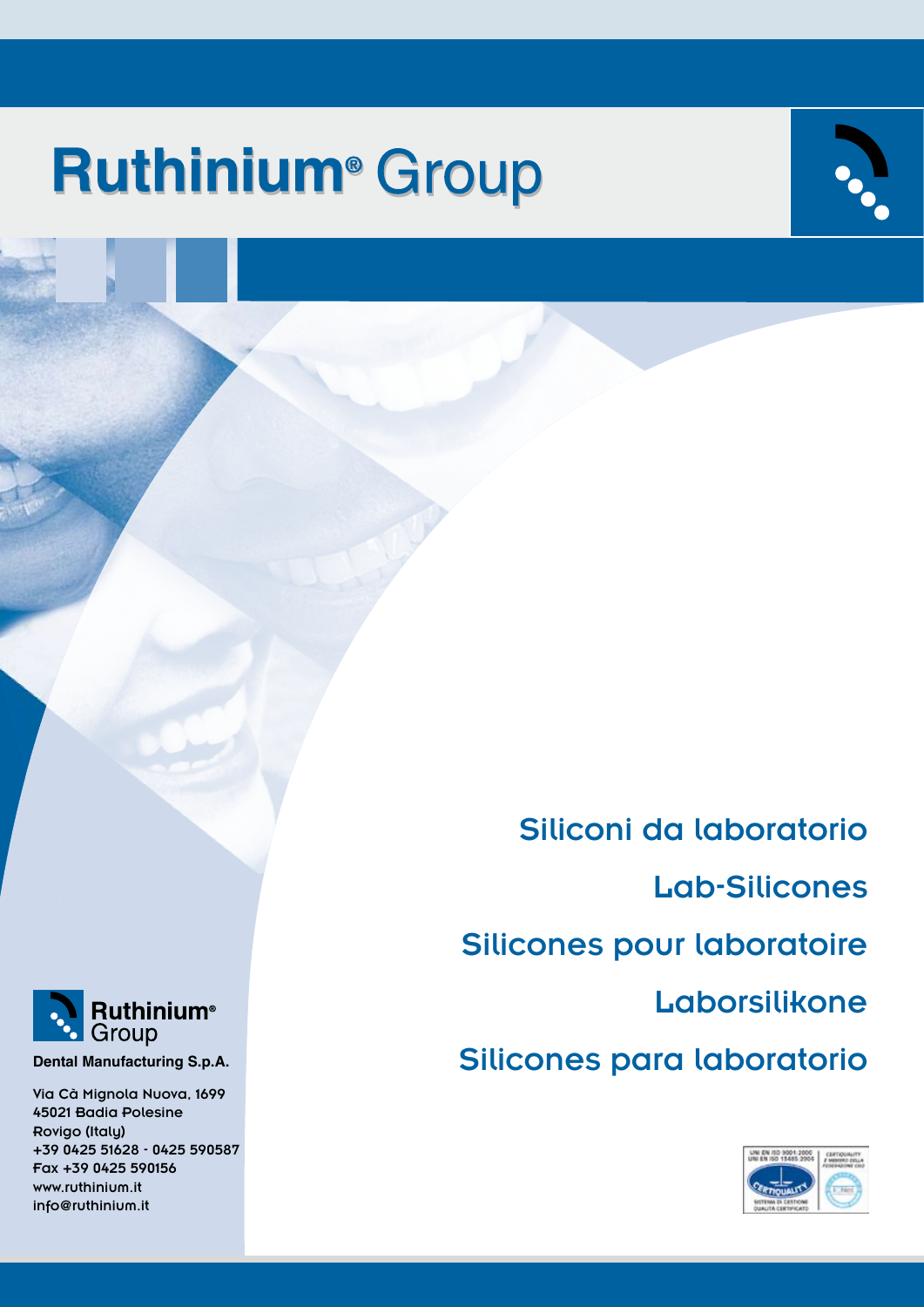### **Ruthinium Labor Mass**

#### Siliconi per condensazione da laboratorio

#### IMPIEGHI

- Riparazione e confezionamento protesi
- Mascherine per resinature
- Duplicazione di modelli
- Separazione denti-gesso in muffola

#### **CARATTERISTICHE**

- Morbido in fase di miscelazione
- Assenza di reazione con le resine
- Eccellente stabilità dimensionale
- Ottima resistenza al calore

| <b>Dati Tecnici</b> | <b>Labor Mass</b>     | <b>Labor Mass Hard</b> |
|---------------------|-----------------------|------------------------|
| Colore              | Verde chiaro          | Grigio chiaro          |
| Tempo miscelazione* | $1.5$ min ca.         | $1.5$ min ca.          |
| Tempo presa totale* | $5 \text{ min } ca$ . | $5 \text{ min } ca$ .  |
| Retrazione lineare  | < 0.4                 | < 0.4                  |
| Recupero elastico   | 99.4%                 | 99.4%                  |
| Durezza dopo 24h    | 85 Sh.A               | 95 Sh.A                |
| *specifiche a 23°C  |                       |                        |

#### RUTHINIUM LABOR MASS



Cod. 2180004 Ruthinium Labor Mass (5 kg) Cod. 2180001 Ruthinium Labor Mass (2 kg)<br>Cod. 2180006 Ruthinium Labor Mass (5 kg) Ruthinium Labor Mass  $(5 \text{ kg}) + 3$  Activator Paste

Confezionamento: secchiello da 5 kg + cucchiaio dosatore barattolo da 2 kg + cucchiaio dosatore

#### RUTHINIUM LABOR MASS HARD - Per esigenze di elevata durezza e rigidità





Cod. 2180005 Ruthinium Labor Mass Hard Cod. 2180007 Ruthinium Labor Mass Hard + 3 Activator Pasta Confezionamento: secchiello da 5 kg + cucchiaio dosatore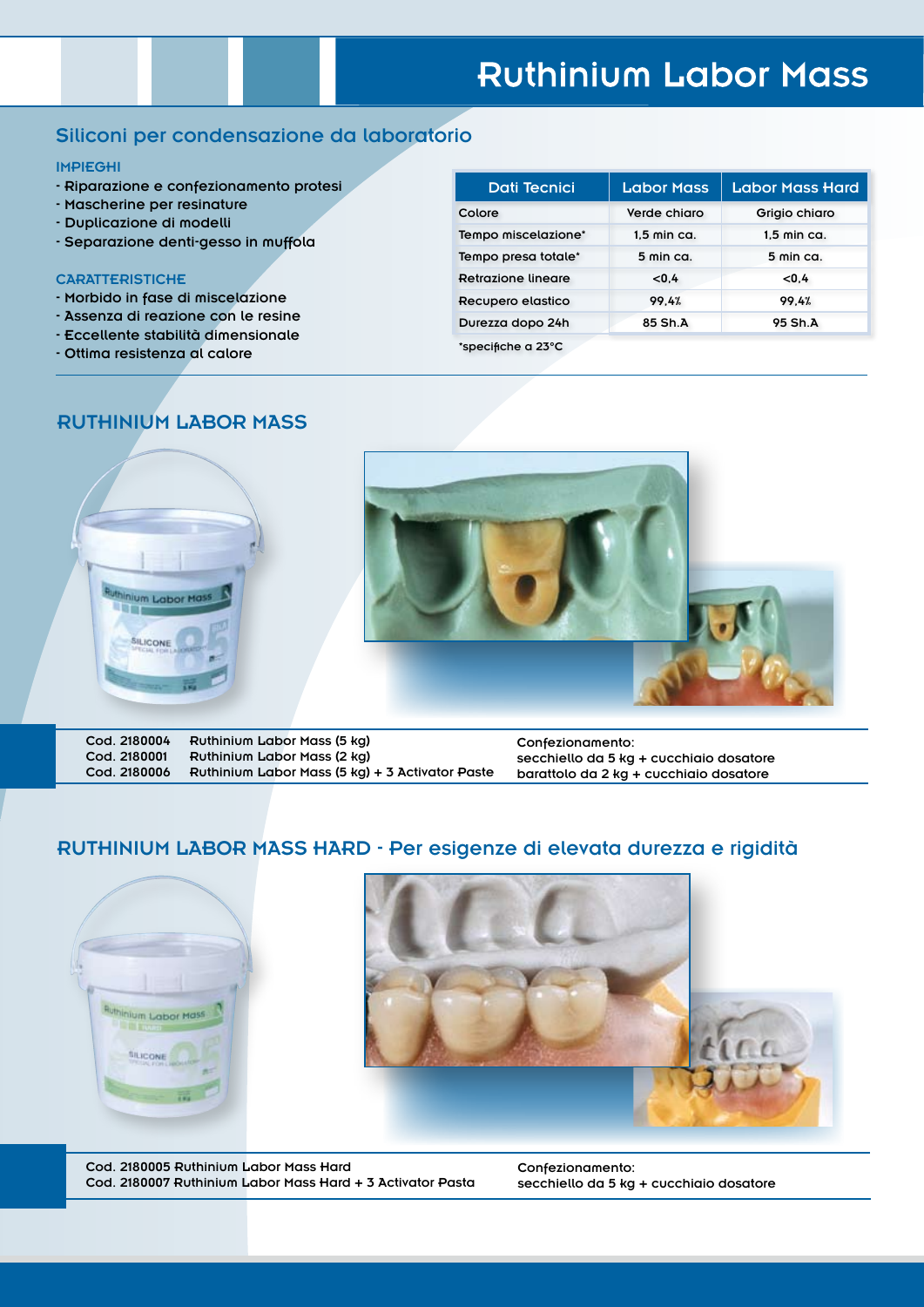#### USES

#### - Repairs and packing of prosthe-CHARACTERISTICS

- ses
- Masks for resin finishes
- Duplication of moulds
- Separation teeth-plaster in the mould
- Soft in mixing phase
- No reaction with the resins - Excellent dimensional stability
- Excellent heat resistance
- 

| <b>Technical data</b>   | <b>Labor Mass</b> | Labor Mass Hard |
|-------------------------|-------------------|-----------------|
| Colour                  | Light green       | Light grey      |
| Mixing time*            | 1,5 min approx.   | 1.5 min approx. |
| Total curing time*      | 5 min approx.     | 5 min approx.   |
| Linear shrinkage        | < 0.4             | <0.4            |
| <b>Elastic recovery</b> | 99.4%             | 99.4%           |
| Hardness after 24 hours | 85 Sh.A           | 95 Sh.A         |
| *specifications at 23°C |                   |                 |

|          | Cod. 2180004 Ruthinium Labor Mass (5 kg)                     |
|----------|--------------------------------------------------------------|
|          | Cod. 2180001 Ruthinium Labor Mass (2 kg)                     |
|          | Cod. 2180006 Ruthinium Labor Mass (5 kg) + 3 Activator Paste |
| Package: | 5 kg pail and measuring spoon                                |
|          | 2 kg pot and measuring spoon                                 |
|          | Cod. 2180005 Ruthinium Labor Mass Hard                       |
|          | Cod. 2180007 Ruthinium Labor Mass Hard + 3 Activator Paste   |

Package: 5 kg pail and measuring spoon

#### Silikone für Verdichtungen im Labor Silicone Silikone Silikone für Verdichtungen im Labor

#### EINSATZGEBIETE

gen

- Reparaturen und Anfertigungen von Prothesen - Schablonen für Harzausrüstun-
- **EIGENSCHAFTEN**
- Geschmeidig während des Vermischens
- keine Reaktion mit Harzen - Ausgezeichnete Dimensionssta-
- Modellnachbildung
- Trennung von Zä in der Muffel
- bilität ärmewiderstand

| innen und Oibs |  | י שטנפו אי |  |
|----------------|--|------------|--|
|                |  |            |  |

| <b>Technische Daten</b>    | <b>Labor Mass</b> | Labor Mass Hard |
|----------------------------|-------------------|-----------------|
| Farbe                      | Hellgrün          | Hellgrau        |
| Mischungszeit*             | ca. 1.5 min       | ca. 1.5 min     |
| Gesamtzeit*                | $ca.5$ min        | ca. 5 min       |
| <b>Lineare Schrumpfung</b> | < 0.4             | < 0.4           |
| Elastische Wiedererlangung | 99.4%             | 99.4%           |
| Härte nach 24h             | 85 Sh.A           | 95 Sh.A         |

#### \*bei 23°C

- Reparación y realización

- Mascarillas de resina - Duplicado de modelos - Separación dientes-yeso

prótesis

en mufla

| Packung: | Cod. 2180004 Ruthinium Labor Mass (5 kg)<br>Cod. 2180001 Ruthinium Labor Mass (2 kg)<br>Cod. 2180006 Ruthinium Labor Mass (5 kg) + 3 Activator Paste<br>5 kg Eimer + Dosierlöffel<br>2 kg Dose + Dosierlöffel |
|----------|---------------------------------------------------------------------------------------------------------------------------------------------------------------------------------------------------------------|
| Packung: | Cod. 2180005 Ruthinium Labor Mass Hard<br>Cod. 2180007 Ruthinium Labor Mass Hard + 3 Activator Paste<br>5 kg Eimer + Dosierlöffel                                                                             |

#### Silicones de condensation pour laboratoire  $\Box$  Siliconas por condensación para laboratorio

UTILISATION

**CARACTERISTIQUES** 

- Souple en phase de mélange

- Réparation et conditionnement prothèses
	- Absence de réaction avec les
- Gouttières - Duplication des modèles
- Séparation dents-plâtre
- en moufle
- résines
- Excellente stabilité
	- dimensionnelle
	- Excellente résistance à la chaleur

| Données Techniques   Labor Mass |                | Labor Mass Hard |
|---------------------------------|----------------|-----------------|
| Couleur                         | Vert clair     | Gris clair      |
| Temps mélange*                  | $1.5$ min env. | $1.5$ min env.  |
| Temps de durcissement*          | 5 min env.     | 5 min env.      |
| Retraction linéaire             | < 0.4          | < 0.4           |
| Récupération élastique          | 99.4%          | 99.4%           |
| Dureté après 24h                | 85 Sh.A        | 95 Sh.A         |
|                                 |                |                 |

\*spécifications à 23°C

Cod. 2180004 Ruthinium Labor Mass (5 kg) Cod. 2180001 Ruthinium Labor Mass (2 kg) Cod. 2180006 Ruthinium Labor Mass (5 kg) + 3 Activator Paste Conditionnement: sceau de 5 kg + cuillère doseur pot de 2 kg + cuillère doseur

Cod. 2180005 Ruthinium Labor Mass Hard Cod. 2180007 Ruthinium Labor Mass Hard + 3 Activator Paste Conditionnement: sceau de 5 kg + cuillère doseur

- INDICACIONES:
	- CARACTERÍSTICAS
		- Blando en fase de mezcla - Ausencia de reacción
		- con la resina - Excelente estabilidad
		- dimensional
		- Óptima resistencia al calor

| Datos técnicos            |             | Labor Mass   Labor Mass Hard |
|---------------------------|-------------|------------------------------|
| Color                     | Verde claro | Gris claro                   |
| Tiempo de mezcla*         | 1,5' aprox. | $1,5'$ aprox.                |
| Tiempo de fraguado total* | 5' aprox.   | 5' aprox.                    |
| Retracción lineal         | < 0.4       | < 0.4                        |
| Recuperación elástica     | 99.4%       | 99.4%                        |
| Dureza después de 24h     | 85 Sh.A     | 95 Sh.A                      |
| Especificaciones a 23 °C  |             |                              |

Cod. 2180004 Ruthinium Labor Mass (5 kg) Cod. 2180001 Ruthinium Labor Mass (2 kg) Cod. 2180006 Ruthinium Labor Mass (5 kg) + 3 Activator Paste Composición: cubo de 5 Kg + cuchara dosificadora tarro de 2 Kg. + cuchara dosificadora

Cod. 2180005 Ruthinium Labor Mass Hard Cod. 2180007 Ruthinium Labor Mass Hard + 3 Activator Paste Composición: cubo de 5 Kg + cuchara dosificadora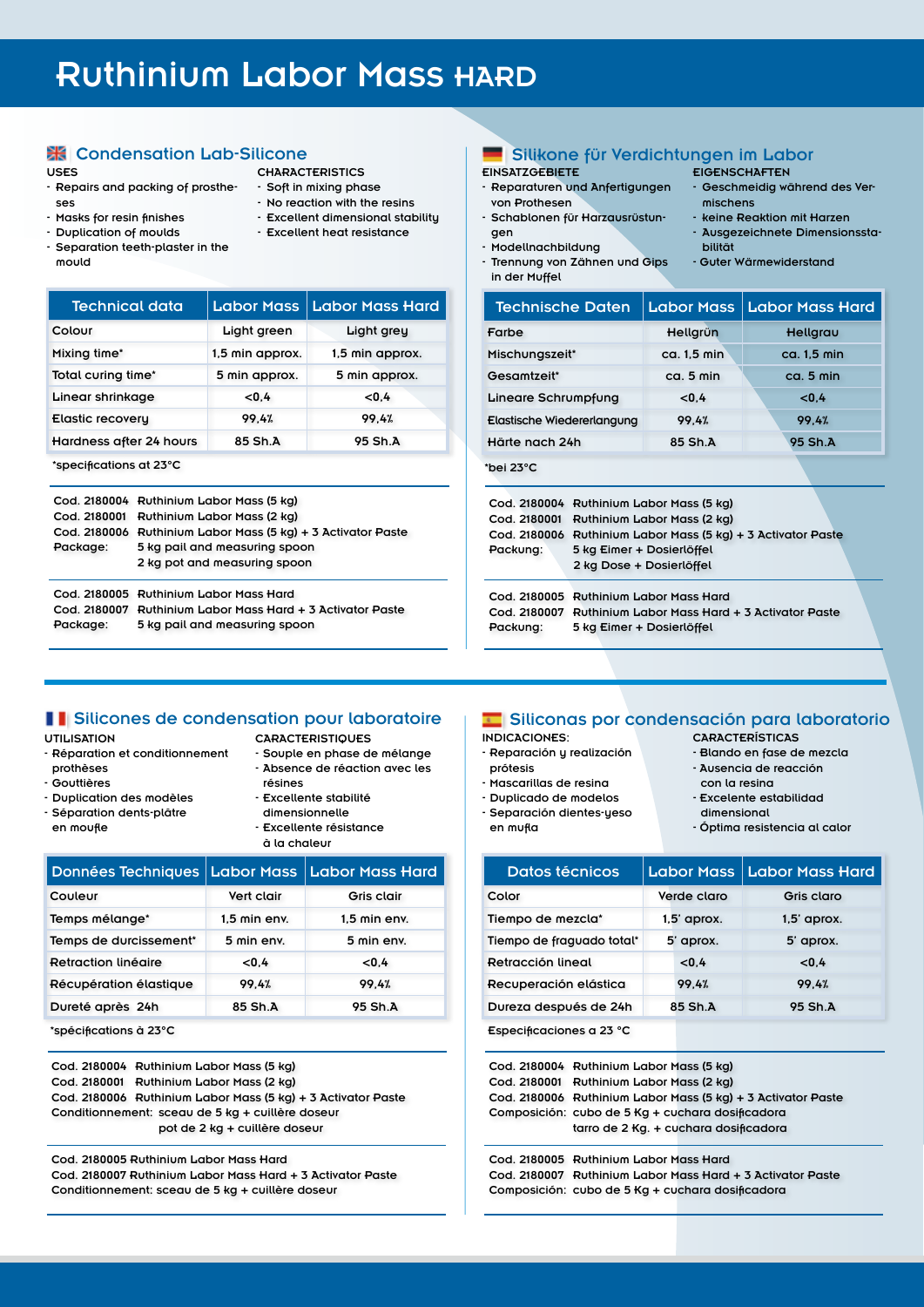### Ruthinium Stargel HP (13 Sh.A)

Siliconi per addizione per la duplicazione dei modelli, compatibile con tutti i gessi, rivestimenti o resine da colata.

Super elastico, alta resistenza allo strappo, massima precisione.

| <b>Dati Tecnici</b>     | <b>Stargel HP</b> | <b>Stargel HP Hard</b> |
|-------------------------|-------------------|------------------------|
| Colore                  | Rosa              | Rosso                  |
| Rapp. Miscelaz.         | 1:1               | 1:1                    |
| Tempo miscelazione*     | 1'                | ť                      |
| Tempo lavorazione*      | 5' ca.            | 3' ca.                 |
| Tempo polimerizzazione* | 25'               | 25'                    |
| Tempo presa totale*     | 30'               | 30'                    |
| Durezza dopo 24h        | 13 Sh.A           | 23 ShA                 |
| Riproduzione dettagli   | 2 <sub>m</sub>    | $2 \mu m$              |
| Var. dimensionale       | < 0.05%           | < 0.05%                |

\*specifiche a 23°C

### STARGEL H.P. (13 Sh.A) Indicato in presenza di sottosquadri accentuati





Cod. 3520002 Stargel H.P. Confezionamento: 1 kg Base + 1 kg Catalizzatore

### STARGEL H.P. HARD (23 Sh.A) Per tutte le tecniche di duplicazione





Cod. 3520003 Stargel H.P. Hard Confezionamento: 1 kg Base + 1 kg Catalizzatore

### Tension Reducer

Riduttore di tensione superficiale per una riproduzione più fedele e dettagliata dei modelli. Disponibile nel pratico nebulizzatore da 100 ml e nel maxi-formato da 1.000 ml



Cod. 6120001 Tension Reducer – 100 ml Cod. 6130001 Tension Reducer – 1.000 ml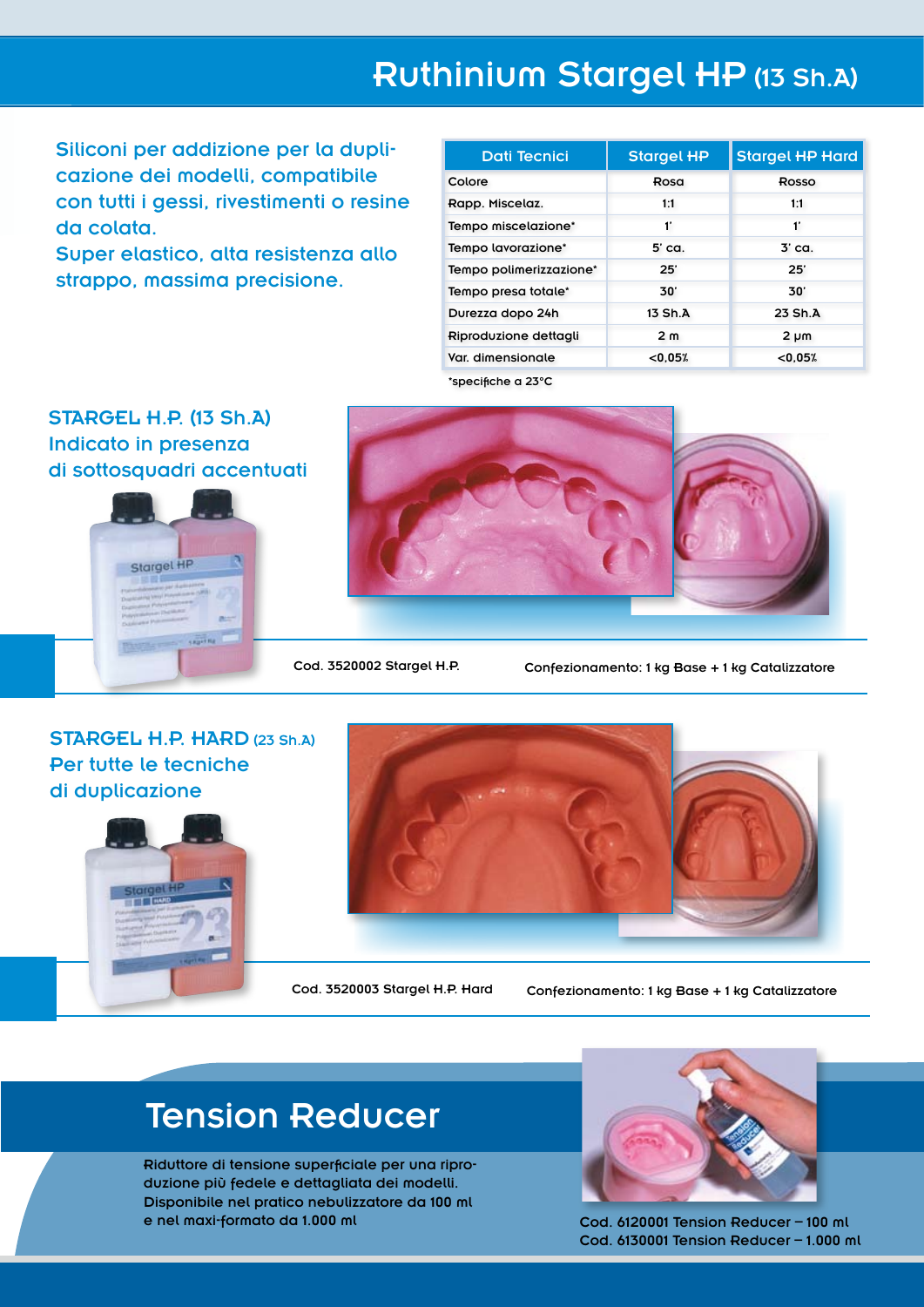### Ruthinium Stargel HP HARD (23 Sh.A)

Silicone for model duplication, compatible with all plasters, coatings or spreadable resins. Ultra elastic, superior tear strength, maximum precision.

| <b>Technical data</b>       | <b>Stargel HP</b> | <b>Stargel HP Hard</b> |
|-----------------------------|-------------------|------------------------|
| Colour                      | Pink              | Red                    |
| Mixing ratio                | 1:1               | 1:1                    |
| Mixing time *               | 1'                | 1'                     |
| Pot life *                  | 5' approx.        | 3' approx.             |
| Polymerization time *       | 25'               | 25'                    |
| Total dry time *            | 30'               | 30'                    |
| Hardness after 24 hours     | 13 Sh.A           | 23 ShA                 |
| <b>Reproduction details</b> | 2 pm              | $2 \mu m$              |
| Dimensional change          | < 0.05%           | < 0.05%                |
| *specifications at 23°C     |                   |                        |

STARGEL H.P. (13 Sh.A) for use with very marked undercuts Cod. 3520002 Stargel H.P. Package: 1 kg base + 1 kg catalyst

STARGEL H.P. HARD (23 Sh.A) for all duplication techniques Cod. 3520003 Stargel H.P. Hard Package: 1 kg base + 1 kg catalyst

Silicones pour addition pour la duplication des modèles, compatible avec tous les plâtres, revêtements ou résines de coulée. Super élastique, haute résistance à la déchirure, très grande précision.

| <b>Technical data</b>   | <b>Stargel HP</b> | <b>Stargel HP Hard</b> |
|-------------------------|-------------------|------------------------|
| Couleur                 | Rose              | Rouge                  |
| Rapp. mélange           | 1:1               | 1:1                    |
| Temps mélange*          | 1'                | ť                      |
| <b>Temps de travail</b> | 5' env.           | $3'$ env.              |
| Temps polymérisation*   | 25'               | 25'                    |
| Temps de durcissement*  | 30'               | 30'                    |
| Dureté après 24h        | 13 Sh.A           | 23 Sh.A                |
| Reproduction détails    | 2 pm              | 2 pm                   |
| Var. dimensionnelle     | < 0.05%           | < 0.05%                |
|                         |                   |                        |

\*spécifications à 23°C

#### STARGEL H.P. (13 Sh.A)

Indiqué en présence de contre-dépouilles accentuées Cod. 3520002 Stargel H.P. Conditionnement: 1 kg Base + 1 kg Catalyseur

STARGEL H.P. HARD (23 Sh.A) Pour toutes les techniques de duplication Cod. 3520003 Stargel H.P. Hard Conditionnement: 1 kg Base + 1 kg Catalyseur

Silikon als Zusatz für die Modellnachbildung; verträglich mit allen Gipsarten, Auskleidungen oder Gießharzen.

Super elastisch, hoher Reißwiderstand, höchste Präzision.

| <b>Technische Daten</b>     | <b>Stargel HP</b> | <b>Stargel HP Hard</b> |
|-----------------------------|-------------------|------------------------|
| Farbe                       | Rosa              | Rot                    |
| Mischungsverhältnis         | 1:1               | 1:1                    |
| Mischungszeit*              | $\mathbf{f}'$     | $\mathbf{1}^{\prime}$  |
| Bearbeitungszeit*           | 5' ca.            | $3'$ ca.               |
| Polymerisationszeit*        | 25'               | 25'                    |
| Gesamtzeit*                 | 30'               | 30'                    |
| Härte nach 24h              | 13 Sh.A           | 23 Sh.A                |
| Nachbidlung von Details     | $2 \mu m$         | $2 \mu m$              |
| Veränderung der Dimensionen | < 0.05%           | < 0.05%                |
| *bei 23°C                   |                   |                        |

#### STARGEL H.P. (13 Sh.A)

Empfehlenswert in Anwesenheit von ausgeprägten Hinterschneidungen Cod. 3520002 Stargel H.P.

Packung: 1 kg Basis + 1 kg Katalysator

STARGEL H.P. HARD Für alle Nachbildungstechniken Cod. 3520003 Stargel H.P. Hard Packung: 1 kg Basis + 1 kg Katalysator

 Siliconas adicionales para la duplicación de modelos, compatible con todo tipo de yeso, revestimiento o resina para vertido. Muy elásticas, elevada resistencia a los golpes, máxima precisión.

| <b>Technical data</b>     | <b>Stargel HP</b> | <b>Stargel HP Hard</b> |
|---------------------------|-------------------|------------------------|
| Color                     | Rosa              | Rojo                   |
| Relación de mezcla        | 1:1               | 1:1                    |
| Tiempo de mezcla*         | 1'                | 1'                     |
| Tiempo de trabajo*        | 5' aprox.         | 3' aprox.              |
| Tiempo de polimerización* | 25'               | 25'                    |
| Tiempo de fraguado total* | 30'               | 30'                    |
| Dureza después de 24h     | 13 Sh.A           | 23 Sh.A                |
| Reproducción detalles     | 2 µm              | $2 \mu m$              |
| Variación dimensión       | < 0.05%           | < 0.05%                |
| *Especificaciones a 23 °C |                   |                        |

STARGEL H.P. (13 Sh.A) Indicado en presencia de huecos acentuados Cod. 3520002 Stargel H.P. Composición: 1 Kg. Base + 1 Kg. Catalizador

STARGEL H.P. HARD (23 Sh.A) Para toda técnica de duplicación Cod. 3520003 Stargel H.P. Hard Composición: 1 Kg. Base + 1 Kg. Catalizador

Surface tension reducer for a more faithful and detailed reproduction of the models. Available in the practical 100 ml spray and in the 1,000 ml large format

**Réducteur de tension superficielle pour** une reproduction plus fidèle et détallée des modèles. Disponible en nébuliseur pratique de 100 ml et en maxi format de 1.000 ml

**Zur Herabsetzung der Oberflächenspannung** für eine originalgetreue und detaillierte Nachbildung der Modelle. Erhältlich im praktischen Zerstäuber (100 ml) und im Maxiformat (1000 ml).

**Reductor de tensión superficial para una** reproducción más fiel y detallada de los modelos. Disponible en envase vaporizador de 100 ml muy práctico y en formato maxi de 1.000 ml.